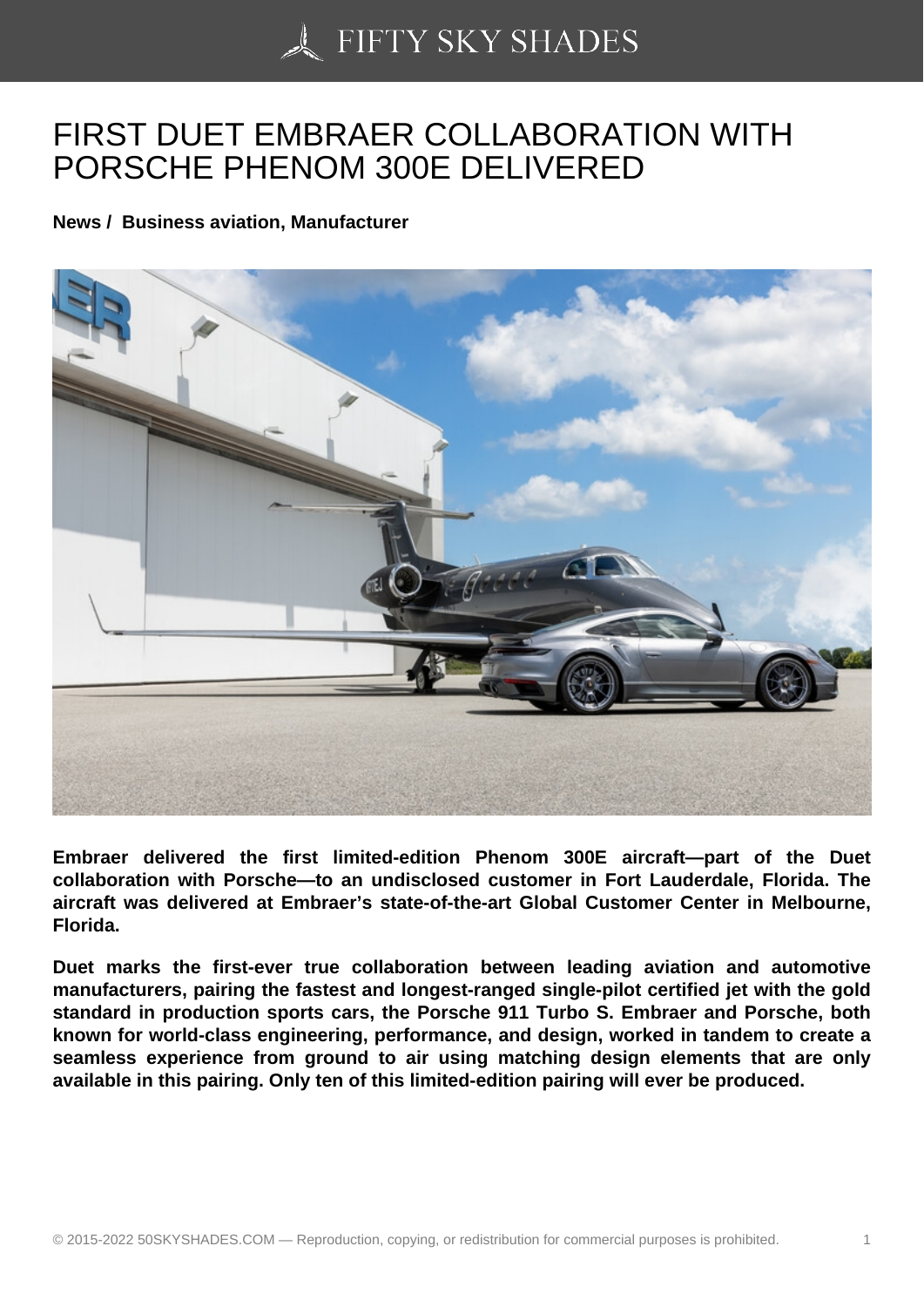

**"We designed Duet in collaboration with Porsche to introduce a seamless travel experience for those wanting to arrive in something totally original, while holding true to our vision of delivering the ultimate experience in business aviation," said Michael Amalfitano, President & CEO, Embraer Executive Jets. "The Phenom 300E is already the best-selling light jet in the world, and we continue to push the boundaries to provide even more value and bring new experiences to our customers."**

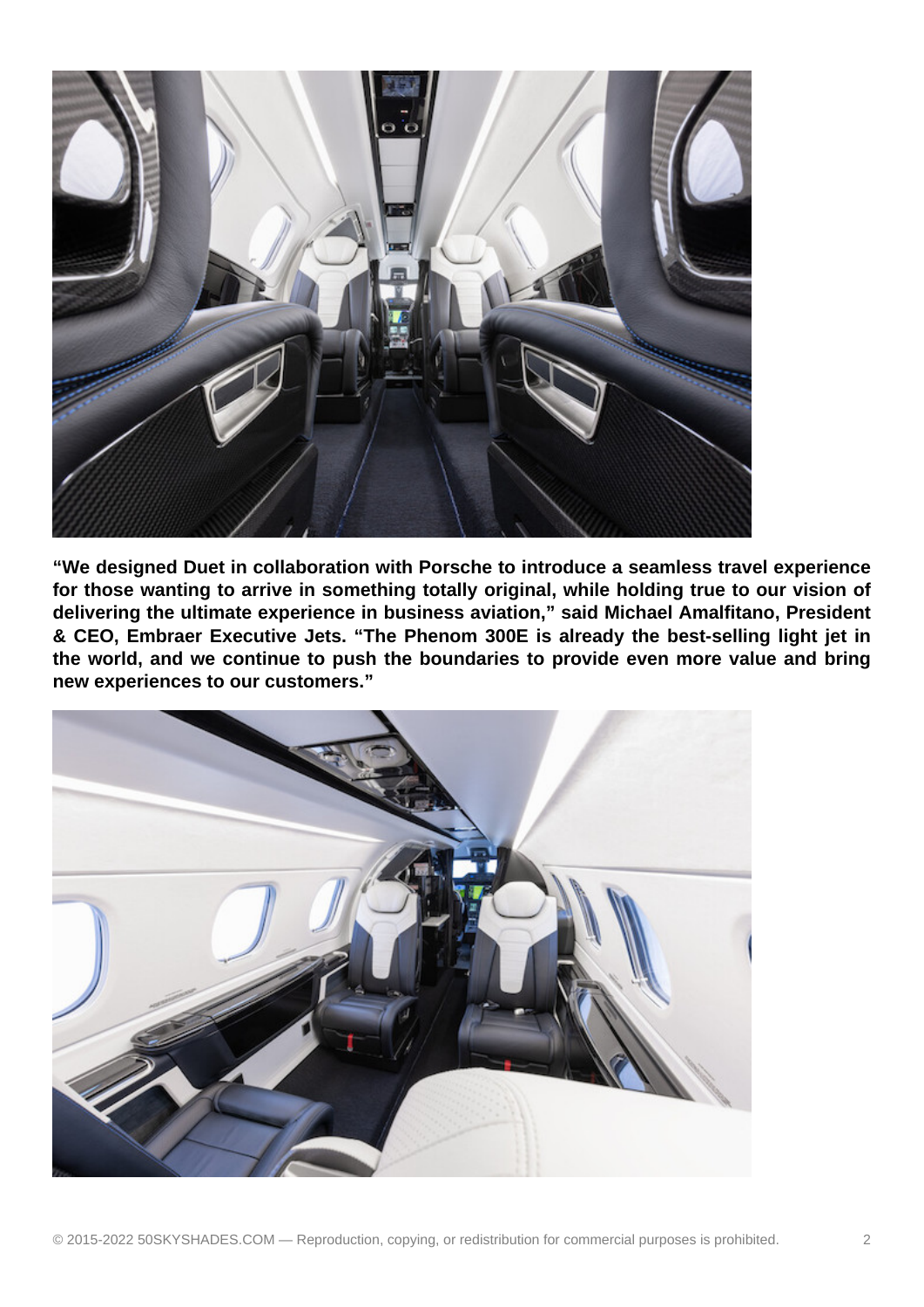As the world's fastest and longest-ranged single-pilot business jet, the Phenom 300 series transformed the light jet category. With its unparalleled technology, comfort, and performance, the Phenom 300E sets the highest standard of excellence through best-in-class cabin altitude, high mission flexibility, low operating costs and the best residual value in the industry. The 911 is the heart of the Porsche product portfolio and has one of the longest and most celebrated traditions in the automotive industry. The 911 Turbo S represents the pinnacle of the 911 models and delivers exceptional performance combined with a high degree of everyday usability.

Duet brings the Phenom 300E and the 911 Turbo S into perfect harmony as design inspiration for the aircraft mirrors that of the car, and vice versa. Starting with seats, the sew style on the Phenom 300E seats were patterned after that of the 911 Turbo S. Both vehicles' seats also feature red pull straps, a Speed Blue accent stitch, and carbon fiber shrouds. The flight deck seats were also redesigned to match the seats of the car. On the exterior, both aircraft and car share a matching paint pallet and scheme, complete with a custom two-tone paint finish and hand-painted pinstripes in Brilliant Chrome and Speed Blue, creating a fluid aesthetic throughout both performance machines.



The exclusive collaboration logo, which depicts the aerodynamic requirements of both aircraft and car, is embossed on the seat headrests of the aircraft (representing lift) and debossed on the car's headrests (representing downforce), as well as featured on the aircraft sideledge, speaker grills, and mounted near the main door. Each pairing also features a special badge, representing one of only ten delivered. The customer has the option to select the location of a blue chip, reflective of their position among the ten units. To further highlight the exclusivity of this pairing, the aircraft registration number is painted on the lower part of the rear wing of the car to demonstrate that specific car belongs to a unique aircraft.

To mark this first-ever collaboration, Duet customers that accept delivery of both the aircraft and vehicle will receive unique and exclusive accessories. Accessories include a Duet customized luggage set with a pilot's bag and weekenders available with the 911 Turbo S, as well as a